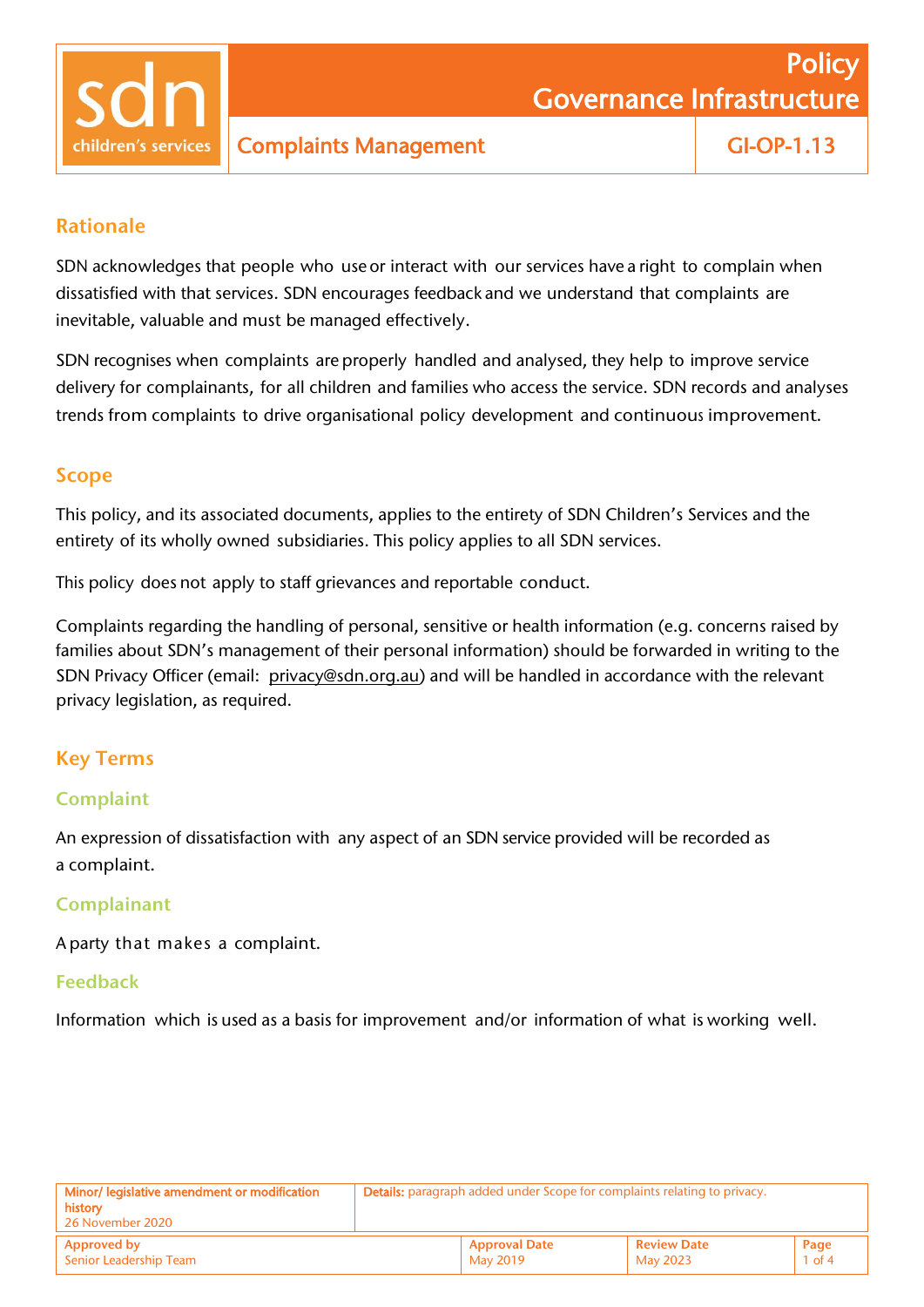# **Policy**

SDN will:

- manage complaints in a responsive, efficient, effective, and equitable manner
- aim to address all complaints in a fair, timely and collaborative manner
- make different channels for making a complaint available
- treat each person making a complaint fairly and create a safe environment for making complaints,
- not discriminate against a person making a complaint
- support participation in the complaints process
- commit to treating all complaints without prejudice
- manage complaints confidentially (as per relevant legislation) and with due respect to the complainant in accordance with the guidelines set out below:
	- advise complainants if confidentiality applies to their complaint. Confidentiality cannot be guaranteed. If a complaint is about another person that person has a right to know the allegations being made against them and be given a chance to respond
	- support a complainant, when required, to make an effective complaint
	- be responsive to diverse cultural and linguistic needs of complainants and encourage participation through:
- continuous and easy access to meaningful and culturally relevant information
- opportunity to have a chosen support person to assist or represent them
- provision of support to complainant which reflects their individual, cultural and linguistic needs
- communicate the Complaint Management Policy and Procedure clearly
- inform the complainant at each stage of the process and of the outcome of the complaint
- monitor complaints as part of SDN's continued quality improvement
- endeavour to reach a local resolution using options such as mediation, conciliation and referral; however, where this is not possible, SDN will support complainants to access external complaint handling agencies wherever necessary.

| <b>COMPLAINTS MANAGEMENT POLICY</b> |                      | $GI-OP-1.13$       |          |
|-------------------------------------|----------------------|--------------------|----------|
| Approved by                         | <b>Approval Date</b> | <b>Review Date</b> | Page     |
| Senior Leadership Team              | May 2019             | May 2023           | $2$ of 4 |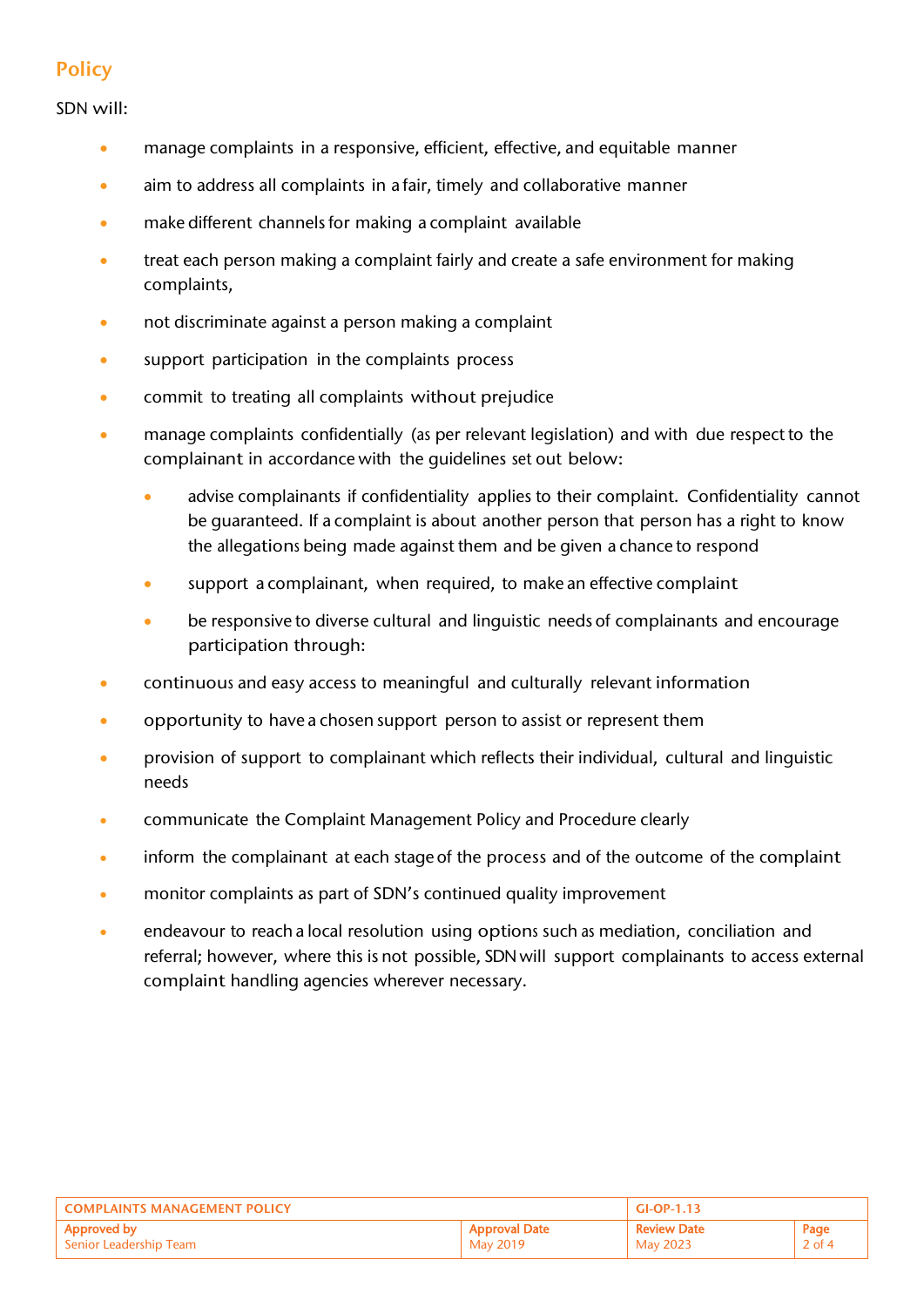## Related SDN Documents

### Policies

- GI-HLP-1.04: Equity, Social Justice and Social Inclusion
- GI-HLP-1.09: Privacy and Protection of Information
- GI-HLP-1.10: Code of Conduct
- GI-HLP-1.14: Communication with Families
- GI-HLP-1.19: Complaint Conduct
- SD-HLP-2.02: Child Protection and Wellbeing
- HR-OP-3.09: Grievances
- HR-HLP-3.02: Equal Employment Opportunity and Good Working Relationships

### Procedures

- GI-PRO-1.13-01: Complaints Management
- GI-PRO-1.14-01: Feedback Management
- GI-PRO-1.19-01: Complainant Conduct
- SD-PRO-2.02-01: Reporting an Allegation of Possible Reportable Conduct
- SD-PRO-2.02-02: Responding to Concerns about Risk of Harm
- SD-PRO-2.02-03: Working with Children and Vulnerable People and Police Checks
- HR-PRO-3.09-01: Grievances

#### Forms/Templates

- GI-FRM-1.13-01-01: Complaints Form
- GI-FRM-1.13-01-02: Complaints Register

#### Other SDN Document

• GI-ADD-1.13-01-A: Completing the Complaints Register Work Instructions

| <b>COMPLAINTS MANAGEMENT POLICY</b> |                      | $GI-OP-1.13$       |          |
|-------------------------------------|----------------------|--------------------|----------|
| Approved by                         | <b>Approval Date</b> | <b>Review Date</b> | Page     |
| Senior Leadership Team              | May 2019             | May 2023           | $3$ of 4 |